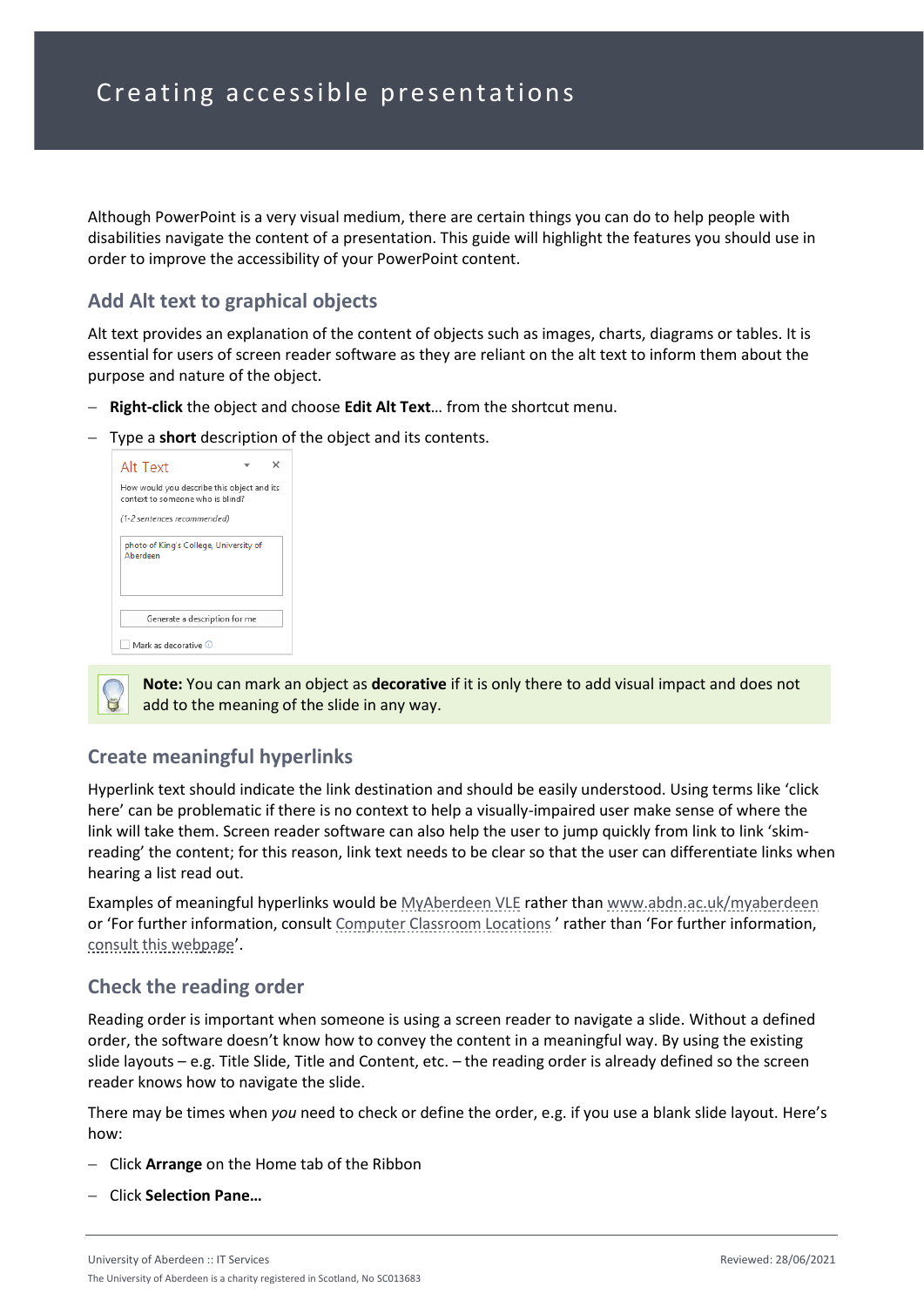The objects on the slide appear in a list on the right of the screen. You can drag the listed items up or down to re-order them, but it is important to realise that list items are read from **bottom to top**, so bear this in mind when re-ordering items manually. In the example below, a screen reader would read the title first, followed by the alt text for the image, and finally the copyright text below the image.



# **Use titles for all slides**

Make sure that all slides in your presentation have a unique title. This is important because screen reader software will use the title to identify each slide, allowing the user to skim-read the structure of the presentation. It is akin to providing a table of contents at the start of a long document.

If you don't want the slide title to be visible, you can drag it off the top of the slide. By doing this, the screen reader will still recognise that it exists and will read it out but it will not be a visual distraction for sighted users.

### **Contrast**

Make sure that your slide and objects contain a good contrast between the colour of the text and the colour of the background. People who have a visual impairment or a learning difficulty such as dyslexia may struggle to read text without a good contrast. It is also best to avoid using patterns as backgrounds.



### **Colour and font choice**

- − Do not use colour alone to convey a message.
- − Use fonts that are easy to read. Sans-serif fonts such as Calibri, Arial and Tahoma are best.
- − Use larger font sizes (18pt minimum) and make sure there is sufficient space between paragraphs or bullet points.